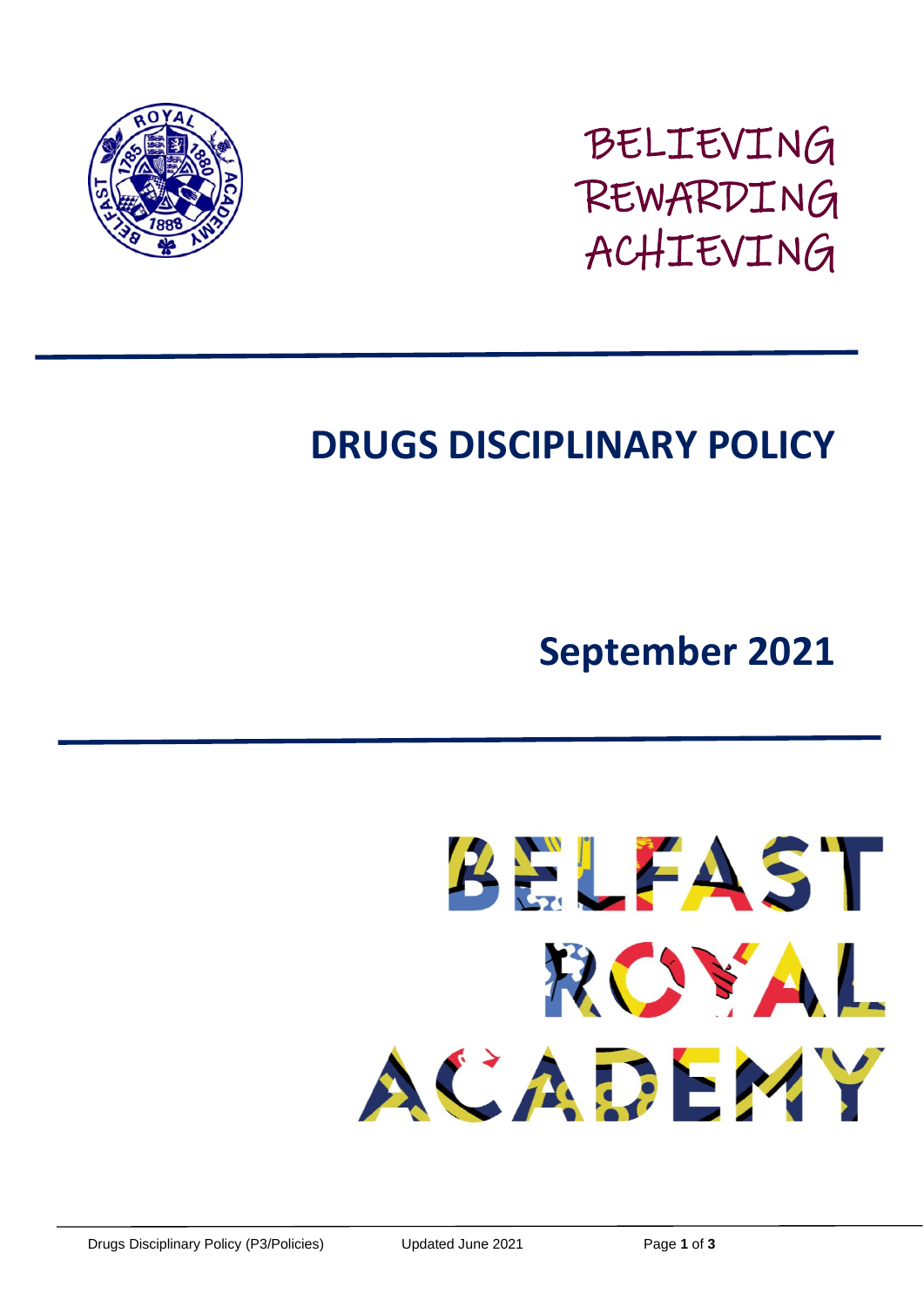| <b>Title</b>            | <b>Drugs Disciplinary Policy</b>                                                                                                                                |
|-------------------------|-----------------------------------------------------------------------------------------------------------------------------------------------------------------|
| Summary                 | Guidance for all stakeholders regarding:<br>The ethos of the School regarding drugs.                                                                            |
| <b>Purpose</b>          | To ensure that all pupils, parents and staff<br>are aware of the Drugs Disciplinary Policy<br>and procedures for any incident involving<br>drugs in the School. |
| <b>Operational Date</b> | September 2021                                                                                                                                                  |
| <b>Next Review Date</b> | August 2022                                                                                                                                                     |
| Author                  | Vice-Principal (Pastoral)                                                                                                                                       |

| To be posted on School website | Yes               |
|--------------------------------|-------------------|
| Date and version posted        | September 2021 v4 |